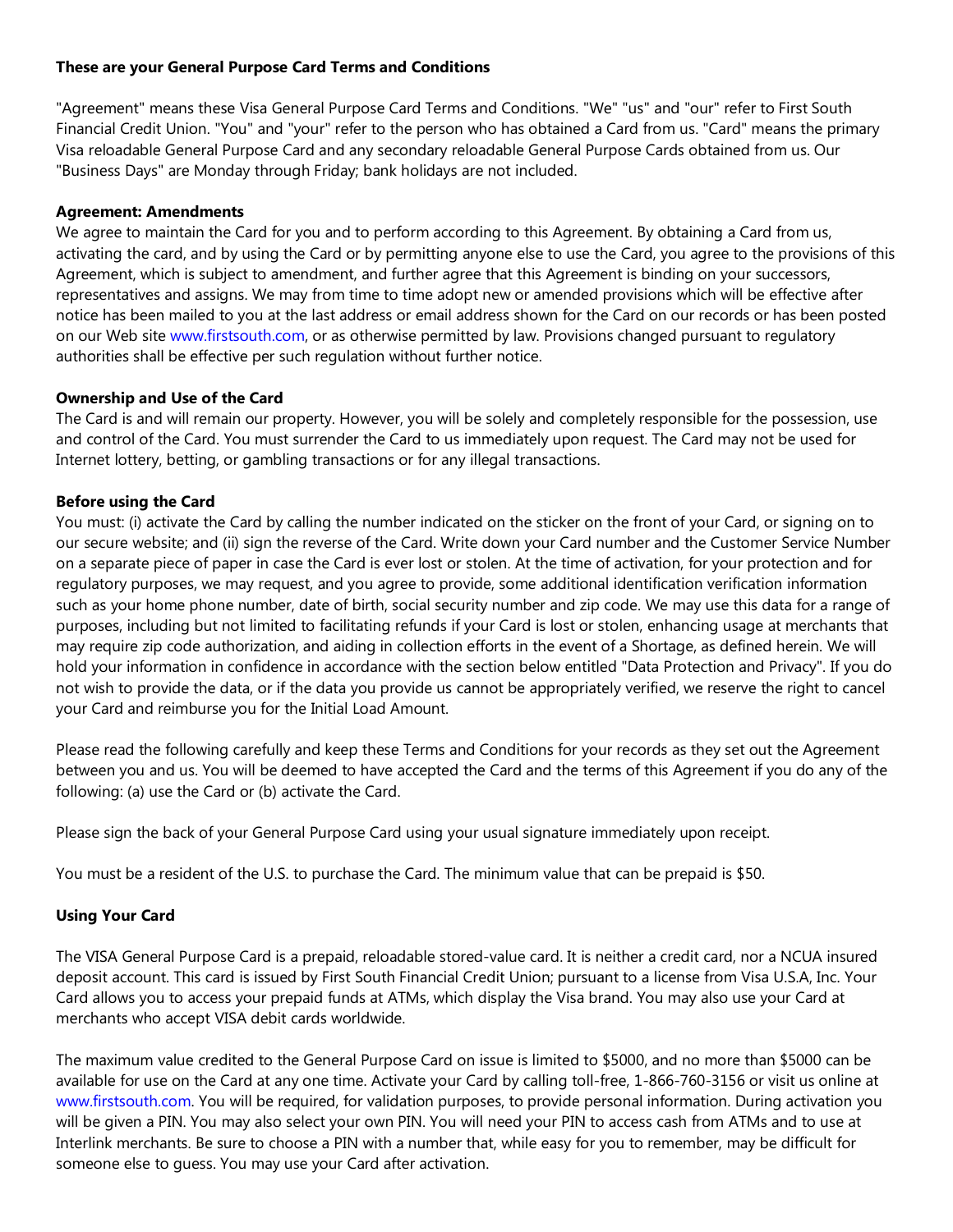The Card is non-transferable. The person who purchases the Card is the only person authorized to use the Card. Please do not give your Card to anyone else to use. You may request two additional Cards when you order your Card for any user you authorize which will have to be separately activated and which can be used in the same way as the Card at ATMs and merchants that accept VISA debit cards. You are responsible for all authorized transactions made with this additional Card. Only the primary cardholder can load funds to the account.

You may only use the Card when there is a balance available on the Card and only up to the amount left on the Card and any transaction fee due. All use at an ATM or for purchases will be deducted from your Card, including any transaction fees. Any transaction made that exceeds the available balance will be declined.

Some Interlink and VISA merchants may, subject to limits, allow you to use your Card for cash-back on purchases and cash may be advanced at a Visa affiliated financial institution.

When you use your Card at an automated gas station pump you will require a minimum of \$50 available credit on the Card to enable gas to be dispensed (It may take up to 24 hours before any unused amount is available to spend due to the way in which the transactions are processed). If your available balance is less than this, please pay the attendant in the gas station.

If you use the Card to make a telephone call this can require of minimum credit of \$15.

If you use your Card to purchase meals or drinks many restaurants and bars factor a tip into the price of up to 20% when pre-authorizing Card purchases but you will only be debited with the actual amount you spend. Hotels and cruise liners operate a similar policy, usually 15%.

Should you use your Card to pre-authorize a hotel reservation any amount requested in a pre-authorization will not be available to you to spend using the Card, although you will only be finally debited with the actual amount you spend. If three days elapse without you authorizing an amount any pre-authorization will be cancelled and this will be available to you.

Automobile rental businesses likewise add 15% to the rental to allow for any additional expenses and mail order companies often add a similar amount for potential shipping costs although the amount finally debited will be as the final bill. When making a purchase on the phone, by mail or online the account information you provide must be the same account information as registered for the Card and a difference may lead to a declined authorization. If you use the Card to buy goods and you want to use some other method of payment for part of the cost please advise the store in advance and use the Card first before paying any balance by other means. We do not guarantee that the establishment will fulfill this request. Your Card will expire on the date embossed on the front of the Card, which will be not less than 36 months after you purchased the Card. **If your account is a personalized account, is in good standing, and has greater than a \$9.95 balance, it will automatically reissue.**

The Card is our property and we may revoke the Card at any time without cause or notice. You must surrender a revoked Card and any Additional Card and you may not use an expired or revoked Card. Upon revocation any amount remaining in your Card account, after deducting all applicable fees, will be returned to you. You will notify us promptly within a reasonable time if the Card is lost or stolen. A replacement Card will be issued for the balance remaining on the Card at the time it is reported lost or stolen (subject to unauthorized use of the Card as set out below).

We may change the terms of this Agreement or any features of the Card, and we will give you notice of any such change required by law.

Any entity honoring the Card is required to obtain approval or authorization for any transaction. The balance available for authorizing transactions with the Card is the lesser of your available balance or any dollar limitation disclosed for the transaction being performed. You may use your Card only in the manner and for the purposes authorized by this Agreement.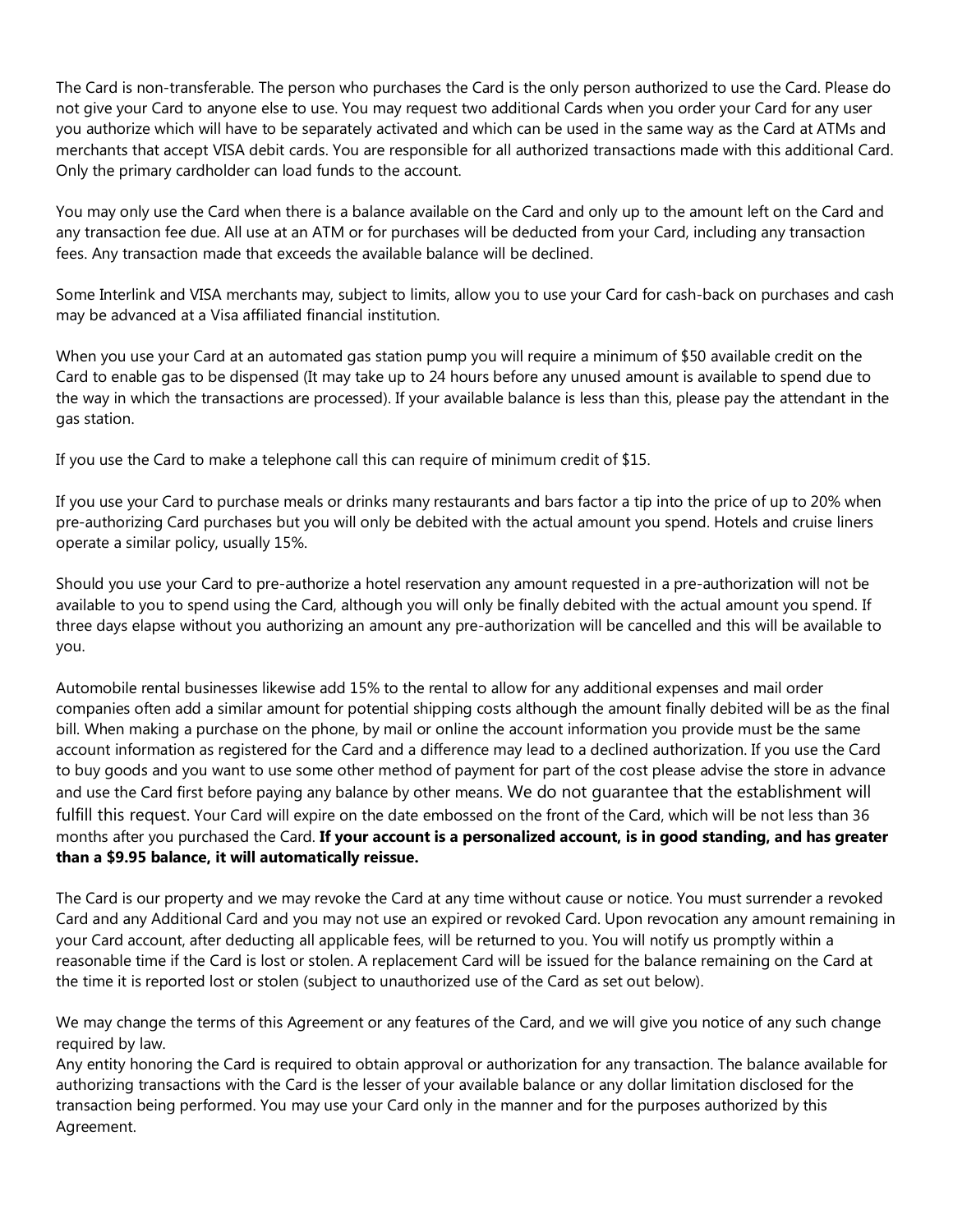You do not have the right to stop payment on any purchase transaction originated by use of the Card. We are not responsible for any injury to you or to anyone else caused by any goods or services purchased or leased with your Card. If you are entitled to a refund for any reason for goods or services obtained with a Card, you agree to accept credits to your Card in place of cash.

We may suspend access to your Card if we notice excessive use of your Card or other suspicious or potentially illegal activities. Access will be reinstated once we have notified you, clarified the situation and rectified any problems.

### **PIN Protection**

You agree to take all necessary steps to protect your PIN and never disclose your PIN to anyone. For security purposes never write your PIN on the Card and never carry a record of your PIN in your purse or wallet. If you permit someone else to use your Card and you give that person your PIN, we will treat this as if you have authorized this person to use your Card and you will be responsible for any transactions initiated by such person with your Card. We advise that any person to whom you may give an additional Card should be advised to treat the PIN for that Card in the same manner.

For Your Safety When Using an ATM, Please Observe the Following:

If the ATM you are using is inside a building, close the entry door completely upon entering. Individuals who have a legitimate need to gain access to an ATM should have an access device. Put withdrawn cash in a secure place before stepping away from the ATM. Be aware of your surroundings. If you believe you are being watched or followed, cancel your transaction and then go to a well-populated area. If necessary, call the local police. Do not write your PIN on or near the Card. Do not give your PIN to anyone else. In case of an emergency, call 911. Note: Activity is being recorded by hidden cameras at ATM locations in New York City and/or as required by local regulations.

## **Card Activity Information**

You can review your Card balance and the last 5 transactions activity records by calling toll-free 1-866-760-3156 or by visiting www.firstsouth.com where full details of all transactions are available free of charge. This information is available to you 24 hours a day, 7 days a week. Your First South Financial VISA General Purpose Card account number and some of the information requested when you ordered the Card are required for authentication.

#### **Card Reloading**

You can add value of at least \$50 on your General Purpose Card by making a payment at your local First South Financial banking center. Please bear in mind the number of loads on a Non-personalized card is limited to three including the initial load. Personalized cards have unlimited reload capabilities. You can also add value at www.firstsouth.com or by calling toll free 1-866-760-3156 by initiating funds transfer from your designated funding account. Funds may not be available for immediate use after you have initiated the transfer.

# **ATM Usage**

The frequency, amount, and timing of cash withdrawals made from ATMs; may be limited by the ATM operator. ATM use is subject to a transaction withdrawal limit of \$500 domestic or \$1000 international or 5 withdrawals per 24-hour period. There may be other limitations on the types, frequency, and timing of cash withdrawals established by us from time to time, without notice, for security purposes. In addition to our ATM withdrawal fee described below, an additional fee may be imposed by an ATM operator when you initiate a withdrawal or balance inquiry and by any ATM network used to complete the transaction. This surcharge may not be notified to you in advance and will be deducted from the Card.

#### **General Purpose Card Account Fees and Charges**

Additional Card Fee - \$5.00 per card

Express shipping charges - \$25 per card

Card Replacement Fee - \$10.00 per card + overnight shipping (if applicable)

Reload Fee - \$3.00 to reload value onto your Visa General Purpose Card after the initial load. (Please remember Non-Personalized cards are limited to 3 reloads included the initial value load.)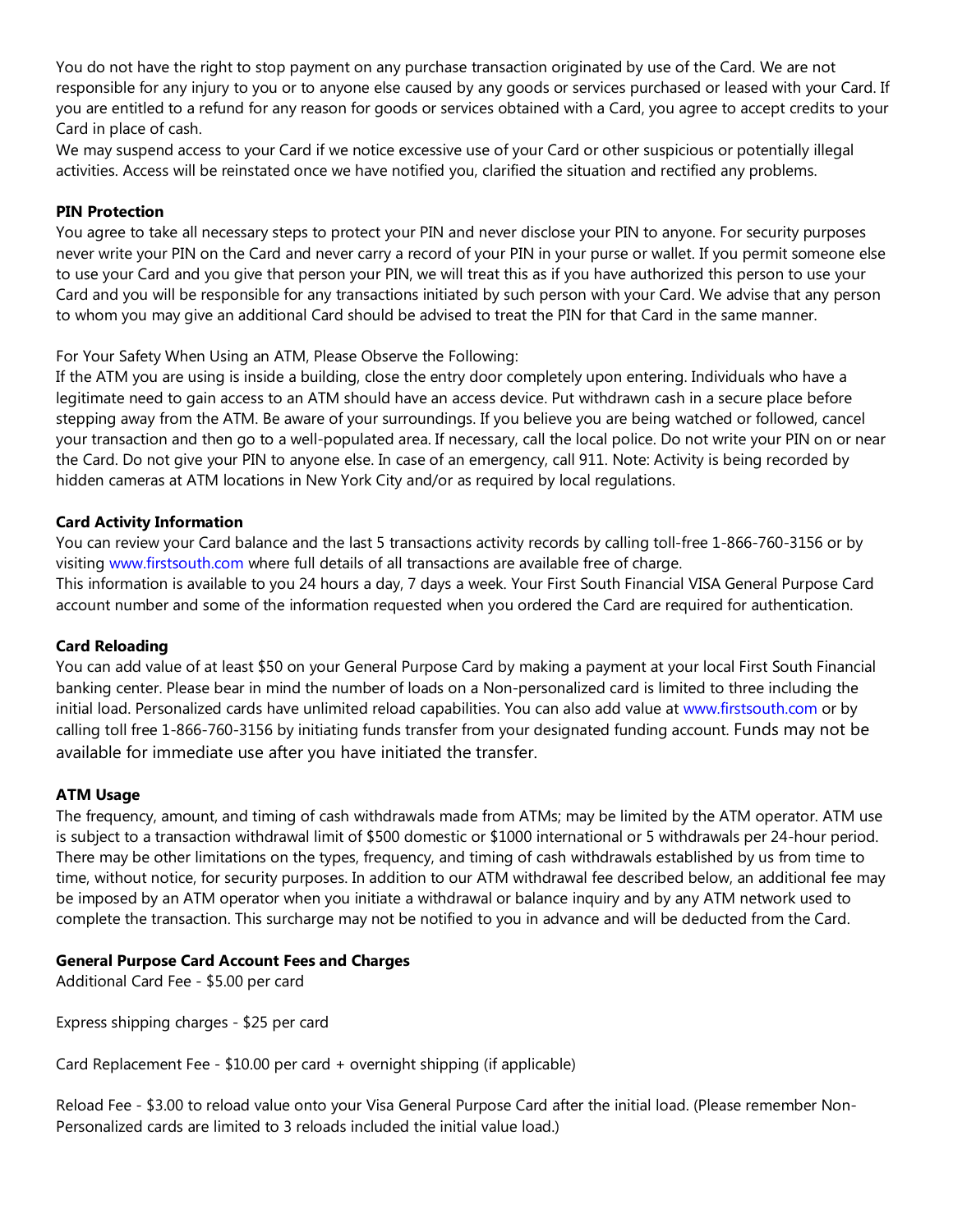Monthly maintenance fee - \$3.00 per card

ATM Fee - There is a \$2.50 ATM withdrawal fee per ATM withdrawal in the US and \$3.00 elsewhere in the world.

Live Agent Customer Service Call Fee - \$5.00 per call if you opt to speak to a live agent regarding your card when you call 1-866-760-3156.

Automated Assistance Call Fee - \$1.00 per call when you call 1-866-760-3156. You may check your card balances online at no charge.

Foreign Exchange: If a card transaction is made in a currency other than that loaded on the Card, the amount will be converted into the appropriate currency at an exchange rate on the day the transaction is processed. The exchange rate used is the wholesale money market or the government-mandated rate increased by 7% (including the VISA handling charge of 1%).

# **Our Liability**

If we do not complete a transfer from the Card on time or in the correct amount according to these terms and conditions we will be liable for your losses or damages. However there are some exceptions. We will not be liable, for instance:

- If through no fault of ours, an ATM or merchant refuses to honor the Card.
- If through no fault of ours, you do not have enough money available on your Card to make a withdrawal or purchase.
- If the terminal or system was not working properly and it was known about when the transaction started.

• If circumstances beyond our control; (such as flood or fire) prevent the transfer, despite reasonable precautions that we have taken.

• Other exceptions stated in these terms and conditions.

## **Additional Card Benefits**

Each Card comes with the benefit of Zero Liability Protection. For further details of this please see the terms and conditions attached.

# **Errors or Questions**

If you think there is an error involving a transaction made with your Card such as a purchase you didn't make or an incorrect amount charged to your Card, please call us at 1-866-760-3156, e-mail us at mail@firstsouth.com or write to us at: Cardholder Services P.O. Box 550578 Ft. Lauderdale, FL 33355. If you tell us orally, we may require that you send your claim or question in writing within 10 business days. We must hear from you no later than 60 days after the transaction is posted to your account. Tell us your name and Card number. Describe the error or the transaction you are unsure about, and explain as clearly as you can why you believe it is an error or why you need more information. Tell us the dollar amount of the suspected error.

Generally, we will tell you the results of our investigation within 10 business days after we hear from you and will correct any error promptly. If we need more time, however, we may take up to forty-five (45) calendar days to investigate your complaint or question. If we decide to do this, we will re-credit your Card within 10 business days for the amount you think is in error, so that you will have use of the money during the time it takes us to complete our investigation. If we ask you to put your complaint or question in writing and we do not receive it within 10 business days, we may not re-credit your Card.

If we decide that there was no error, we will send you a written explanation within 3 business days after we finish our investigation and any credit made under the preceding paragraph must be repaid by you. You may ask for copies of documents that we used in our investigation.

# **Unauthorized Use of Your Card**

Our zero liability policy may protect you from liability for certain unauthorized transactions. Under our zero liability policy, unless you have been grossly negligent or have been engaged in fraud, you will not be liable for any unauthorized transactions made with your lost or stolen Card. If you are grossly negligent or have engaged in fraudulent conduct, you could lose all the money in your account. A transaction is unauthorized if it is not initiated by you, you did not give permission to make the transaction and you do not benefit from the transaction in any way. Any unauthorized transactions will be re-credited to your Card in 5 business days.